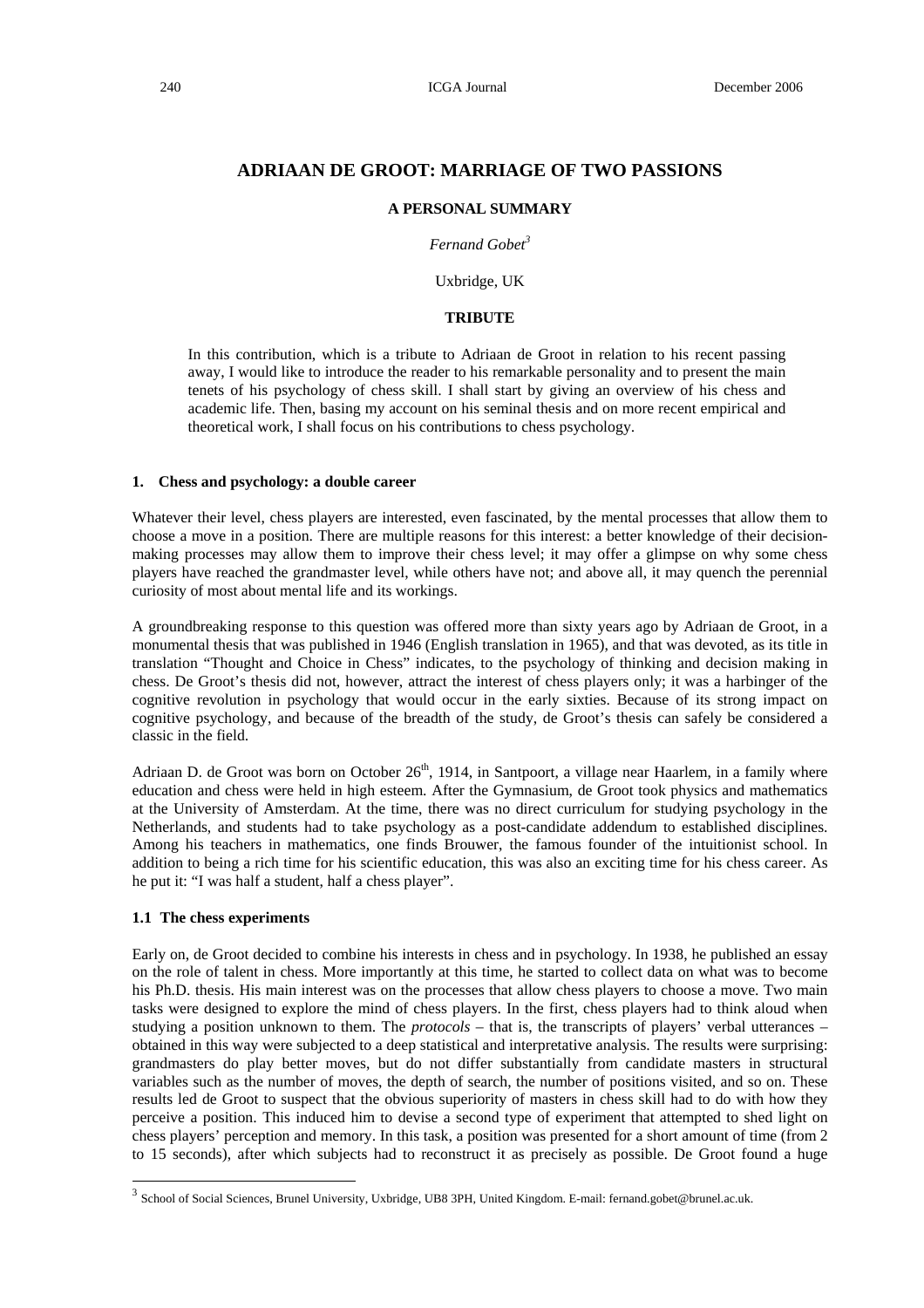superiority of masters over candidate masters and amateurs. We will have more to say about these results and their theoretical interpretation in the second part of this contribution.

The way de Groot collected the data of his thesis is interesting in itself. Then still a student, he used to earn some money as a chess journalist. In 1938, he was covering the AVRO tournament, which was held in Amsterdam with the world's best eight players. Through the intervention of his friend Max Euwe, de Groot managed to convince, among others, most of the AVRO players to participate in his experiments. Chess giants such as Alekhine, Euwe, Fine, Flohr, and Keres agreed to act as subjects. Some of the experiments – for example, the one with Tartakover – were run on the steamer carrying the players to the 1939 Olympiads in Argentina. The protocols are reproduced in the English edition of de Groot's thesis and, apart from their scientific value, are great fun for chess aficionados to read.

### **1.2 The war years**

As it was to be rapidly overtaken by his scientific duties, de Groot's (active) chess career was short, and took place mainly during his student years. During his first participation in a tournament abroad, he defended the Netherlands in the Nations' Tournament (unofficial Olympiads) held in Munich (1936). Later, he played in the Stockholm (1937) and Buenos Aires (1939) Olympiads (Holland finished  $6<sup>th</sup>$  and  $8<sup>th</sup>$ , respectively). In 1937, he was champion of Amsterdam, and then, in 1938, he finished fourth in a very strong version of the Dutch Championship, in which the best players of the country took part, including the (ex-)world champion Max Euwe. The war and the preparation of his dissertation slowed down his chess activity. His last participation in an international tournament was in 1947, in the Hoogoven tournament. In general, his style may be characterised as an active search for initiative, as will be clear from the games presented below.

Although rich for research in chess psychology, the early forties, a tragic period in history of humankind, had their share of sadness for de Groot. Friends disappeared or were killed by the Nazis. An important loss for de Groot was the death of the German psychologist Otto Selz, who was deported to a German concentration camp in 1943 because of his Jewish origins. Selz, who landed in Amsterdam (1938) as a late refugee professor of psychology, has had a profound impact on de Groot's thought throughout his entire career. The main thrust of de Groot's thesis was to provide evidence for Selz' proposition that human thought can be described as a linear chain of operations.

### **1.3 Academic career**

During the war, de Groot's career swung away from chess. He did some work as a secondary school teacher in mathematics and as a staff psychologist in an institute for industrial and vocational testing. In 1946, he was psychological advisor to Philips' Electrical in Eindhoven. He became lecturer in 1948 and then a professor in 1950 at the University of Amsterdam. Here, he started his long-term research on methodology, applied psychology and education, which earned him wide recognition in the Netherlands. His main contribution was raising the level of expertise in the fields of achievement testing and psychometrics, a sub-field of psychology devoted to the development of instruments for measuring psychological aptitudes and traits. This resulted in the establishment of an Institute for achievement test development at the disposal of the Netherlands educational system and in founding a strong Dutch tradition in psychometrics. He also published an influential book on methodology (1961, 12th edition 1994) in which, in addition to more technical material, he presented some of his views on the philosophy of science. Note the broad range of scientific contributions: cognitive psychology, education, methodology, and the philosophy of science. Curiously, we can add psychoanalysis to this list, as he published early in his career a psychoanalytically oriented book on the legend of Saint Nicholas (1949), a legend that is to be found in many parts of Europe.

In the sixties, his interest in chess psychology, which had somewhat faded since the completion of his thesis, was revived. During the year he spent at the Stanford Center for Advanced Study in the Behavioral Sciences, de Groot and his young Dutch colleague Nico Frijda had a brief stay at the Carnegie Mellon Institute of Technology, to visit Artificial Intelligence researchers and psychologists Herbert Simon (see game 4) and Allan Newell, who were working on programming a computer to play chess. On his return to the Netherlands, he started with Frijda a project called "Thought and Memory," part of which was an experimentation program on chess perception and memory. The project included an application of information theory to chess and the study of chess players' eye movements. Riekent Jongman, then a student of de Groot and a strong chess expert,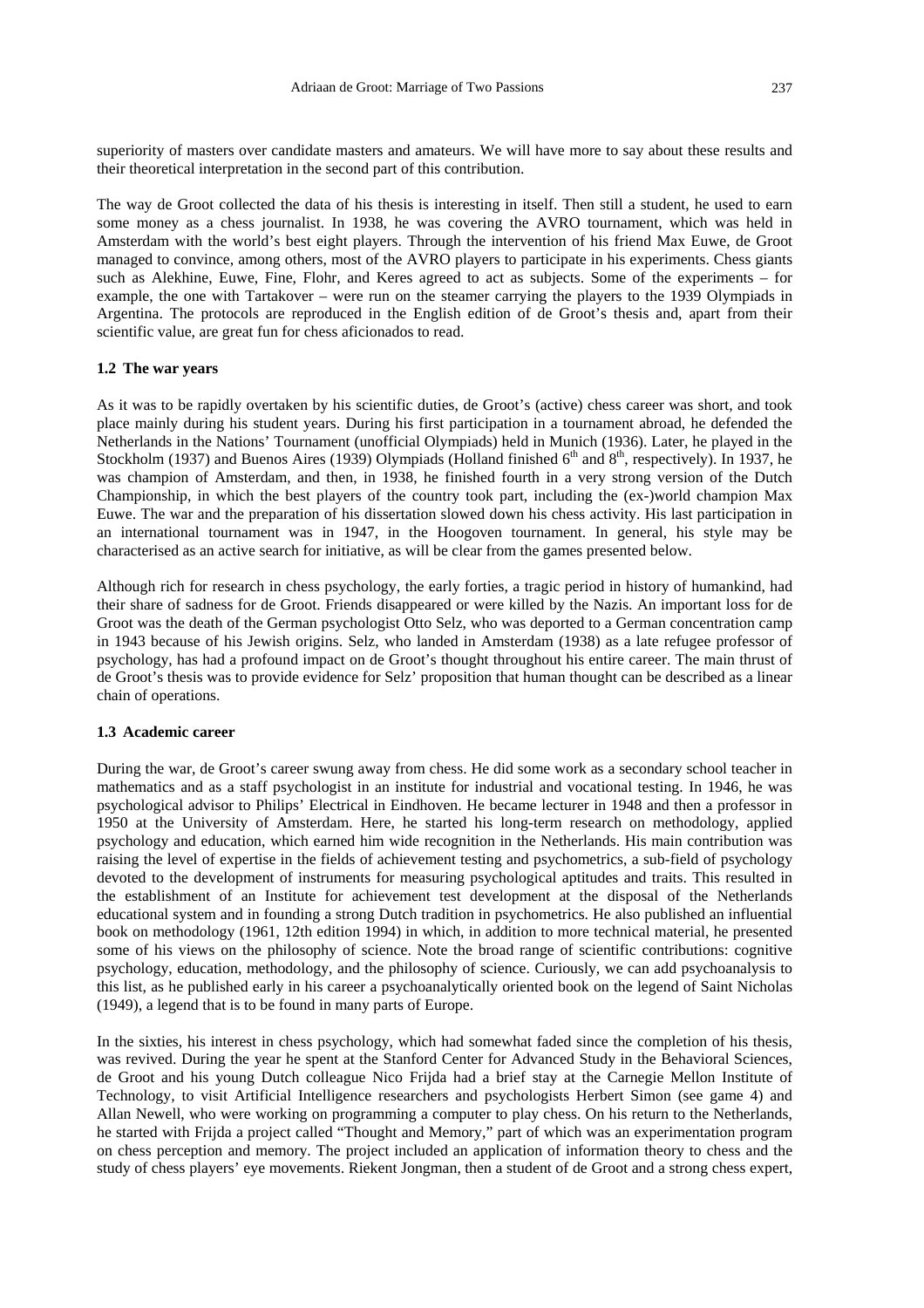played an instrumental role in the research. His thesis (Jongman, 1968) gives a good overview of the main questions addressed by the Amsterdam group.

## **1.4 Later interests**

Retired since 1985, de Groot resided with his wife Elsa in Schiermonnikoog, a Friesian Island north of Groningen. His many interests kept him quite busy: completion of some old scientific projects, music – both as a piano improviser and violinist in an amateur chamber music ensemble – and ... chess. And, of course, taking care of his many guests.

During his retirement, de Groot spent much of his energy on philosophical questions, most of them related to psychology. A first theme is related to the notion of *truth* in science. The *Forum Theory*, which he had been developing over thirty years, insists on the idea that science is a communal activity directed towards rational consensus. As there is no absolute truth in science, all that scientists can do is to strive for truth, that is, to strive for theories having the highest possible level of certainty. This criterion is met in the case of statements that are unanimously endorsed by all pertinent scientific experts. Such statements then are scientifically *true* to the best of our present knowledge. Neither are the rules for the correct way of conducting science unchangeable or indisputable. These, too, are to be discussed, and agreed upon in what de Groot calls the *forum of expert opinion.* A second important theme in de Groot's reflections was a conception of *unifying psychology*, a field that is now split into innumerable schools. His approach to this gigantic task was to strive for *agreements on the definitions* of basic concepts in scientific psychology. De Groot conceded that the task of bridging methodological and terminological differences between schools will not promise any early success. However, connectibility of terminology and method is a necessary requirement for any mature scientific discipline, he argued. Working on it is a must.

For many years, chess remained among his scientific interests. With Dap Hartmann, Jaap van den Herik, Fester Medendorp, and the late IGM Lodewijk Prins, he analysed material based on the interviews with chess players, computer scientists, and social scientists on various aspects of the game of chess. He published with me a book devoted to previously unpublished research on chess perception and memory (see the second part of this article). Finally, his research on intuition used chess as an exemplar task domain.

Up to 2000, de Groot was active. However, except for some occasional tournaments with friends and a few correspondence games, competitive chess had disappeared from de Groot's life. Yet, he remained very interested in the world of chess, and in particular in computer chess – the *International Computer Chess Association Journal* being one of his favourite things to read. On chess computers, and on the simulation of cognitive processes with computers, de Groot had a very strong position: both are useful, and are likely to teach us a great deal about computer science, psychology, and chess. However, both were in his opinion limited whenever intuition entered the picture. According to de Groot, the vagueness and flexibility of the intuitive capabilities of highly experimented experts in a field were not amenable to programming.

De Groot, often with a smile on his face, always gave the impression of being a nice person. "People say this because I'm an old professor", he used to joke. It is hard not to be taken by his conviction that life is fun. Fun was for example the book in Latin (!) he once finished reading with his wife Elsa. Fun also was the challenge offered by the sociology and philosophy of scientific research. Fun was to replay games between chess computers and humans, even if computers won too often …

### **2. The mind of a chess player**

Why should psychologists be interested in chess players? Besides the fact that it is, for many of them, an agreeable way of mixing their work and their favourite hobby, some more persuasive reasons should be mentioned. First, chess is a difficult task, requiring years of practice to be – partly – mastered. Second, chess is relatively easy to formalise. Third, there is a clear-cut distinction in skill levels, both with the system of titles and with the ELO ratings, the latter offering the advantage of being a quantitative measurement of skill.

### **2.1 "Thought and choice in chess": the foundations**

De Groot's thesis was motivated by two ambitious questions. First, how do the thought and decision processes of chess masters operate? Second, what are the differences in cognitive processing between chess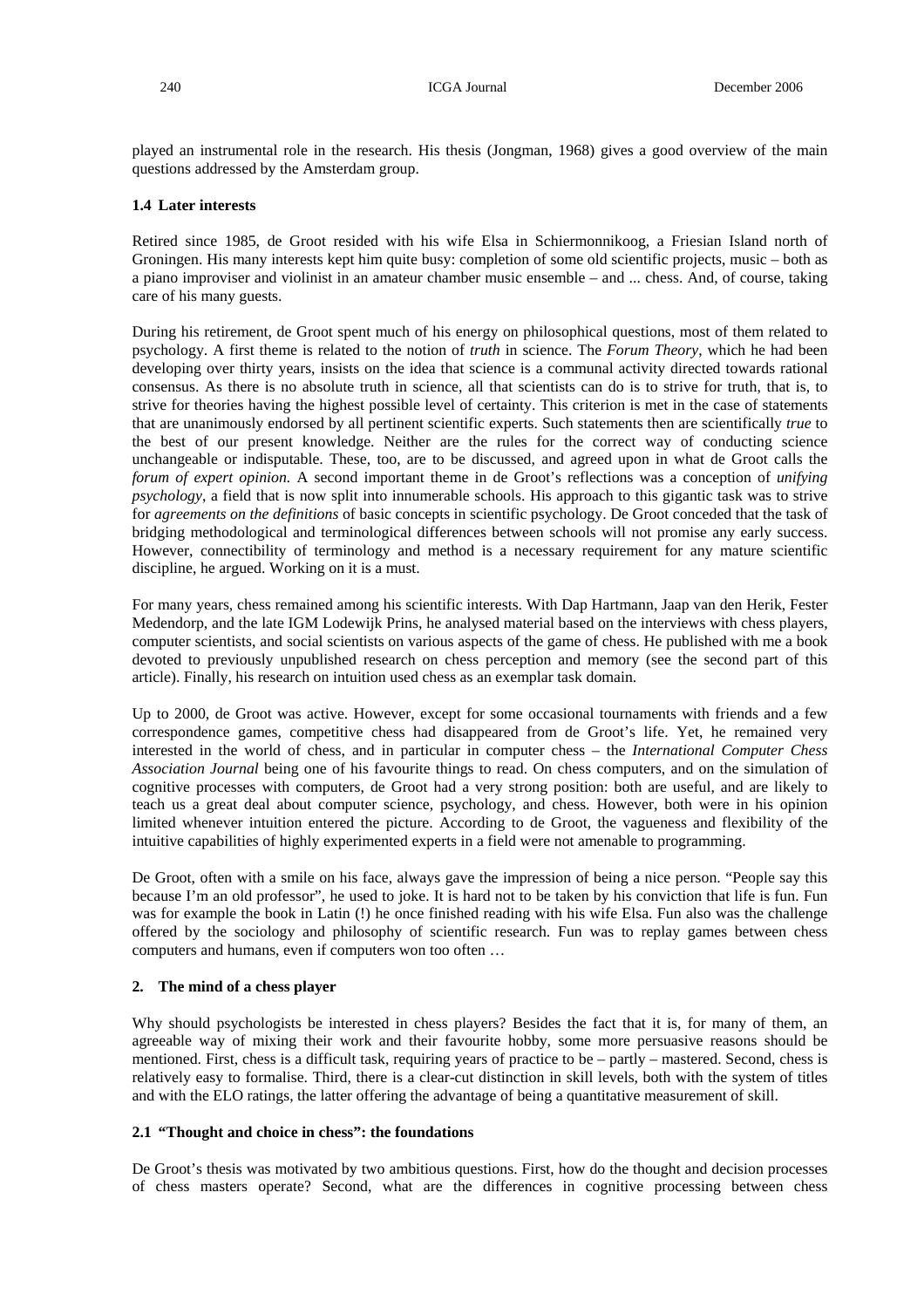(grand)masters, candidate masters and amateurs? These two questions, when one substitutes "chess masters" by "experts" and "chess amateurs" by "novices", are still highly topical and are the focus of an active subfield of psychology.

Chess folklore offers two contradictory answers. On the one hand, there is the conception that extraordinary capabilities of looking ahead and computation are at the source of chess mastership. On the other hand, there is the stringent answer of Reti, that, when thinking about his next move, he did not look more than one move ahead. Selectivity, then, is the name of the game, and not looking ahead.

We have already described de Groot's main experimental procedure: to ask subjects to think aloud when thinking about their next move – as they would do in one of their games – in a position previously unknown to them. A very simple experimental design indeed, which does not require more than a chess board, a chess clock, and paper and pencil<sup>4</sup> to jot down subjects' statements. His subjects were six world class players, four Dutch masters, five candidate masters, two female Dutch champions, and five weaker players. Not surprisingly, strong players did choose better moves than weaker players. The real question was how this choice took place.

De Groot submitted his data to two kinds of analysis: quantitative and interpretative. The first type of analysis, the one that is almost exclusively mentioned in modern technical literature, addressed mainly the question of the differences, if any, between experts and non-experts. The second type of analysis attempted to describe in detail how a choice was made by players.

Various measurements were taken from the protocols, such as the time to choose the best move, the number of different positions examined during the analysis, the number of different first moves proposed, and so on; altogether, there were about twenty variables. The huge surprise was that for most of these variables, there was no difference between masters and weaker players. In particular, strong players did not calculate significantly deeper than weaker players (the average maximal depth was 6.8 half-moves for the grandmasters, compared to 6.6 half-moves for the candidate masters, and 5.5 half-moves for the weaker players). Even for variables that differed between levels of skill, the absolute differences were minimal, and could hardly be used to explain the huge variation in the quality of moves chosen. Finally, it was clear that most subjects were very selective: from the 30 or so possible moves that White could play in the given position, they mostly investigated three or four of them.

Most of the book, however, was devoted to a qualitative analysis of the structure of the decision processes in relation to Otto Selz's theory of problem solving. A first result of the protocols was that subjects investigated the same continuation several times, either immediately, or after having directed their attention to a different variation. This process, which de Groot named *progressive deepening*, seems to operate both due to limitations in human processing capacities, and because it allows newly discovered information to be integrated with previous variations.<sup>5</sup> Progressive deepening is also a result of the cyclic organisation of chess players' thought, which may be characterised as a sequence of observation-test-evaluation phases. As larger cycles may include smaller cycles as means of dealing with sub-problems, a player's thought may be described as complex hierarchies of problems and sub-problems. De Groot argued that progressive deepening, as evidenced in chess, characterises most complex, goal-directed thought and choice processes, scientific activity included.

De Groot proposed also that a player's thinking process may be divided into four main phases: orientation, exploration, investigation, and proof. In the *orientation* phase, players collect relevant information and try to form a first (tentative) judgment of the position. During the *exploration* phase, sample variations are analysed, and, typically, the number of critical moves or plans is reduced to two. The two candidate moves are analysed in great detail during the *investigation* phase, which is characterised by a more in-depth search than during the exploration phase. Players strive to validate their favourite move (or plan). Note that most of the argumentation used by chess players consists of convincing themselves that one of the two variations is better than the other. Finally, the *proof* phase is used to recapitulate the information obtained in the analysis and to check the correctness of the argumentation.

 $\overline{a}$ 

<sup>&</sup>lt;sup>4</sup>Nowadays, a tape recorder or a video recorder makes the experimenter's task easier.

<sup>5</sup> Incidentally, this finding throws doubts on Kotov's training method (in *Think like a grandmaster*, 1971), in which he instructs players, among other things, to visit each branch of the search tree only once.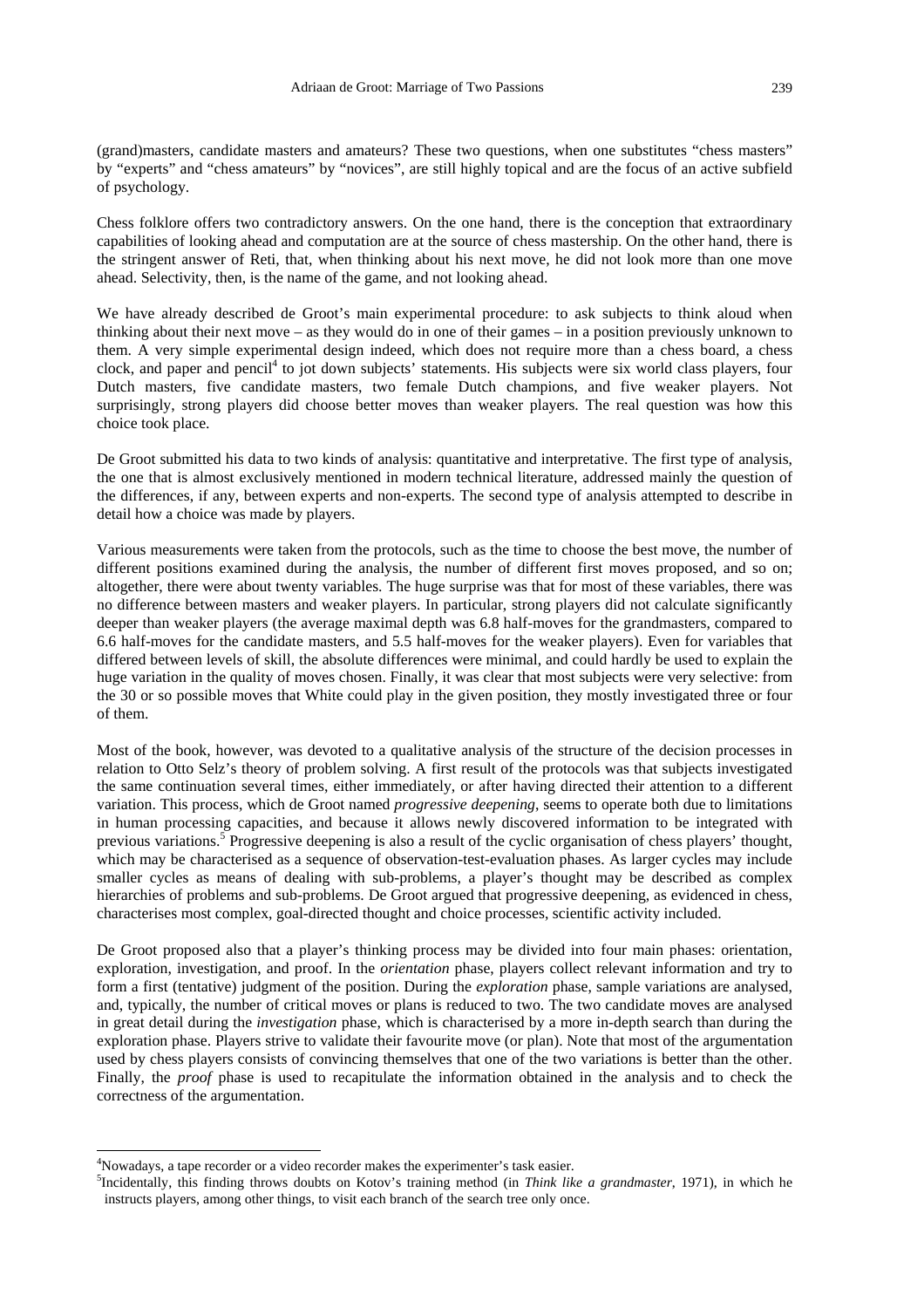De Groot described also several *chess methods* used by players to reach their solution. These methods include strategic and tactical plans, ideas, and goals. Note that while they differentiate well between strong and weak players, all these methods are tied to the domain of chess. The higher-level *thought and choice methods*, which organise the structure of the protocol, did not differ between players of various skills.

In summary, masters choose better moves not because they search more deeply or visit more nodes in the tree search, but because (1) they select better lines for further investigation, (2) they evaluate the final positions within a variation better, and (3) they apply better *chess* methods to solve the problem at hand. All these findings point not to a difference in carrying out the search, but to a difference in knowledge, and also in perception (Masters are normally able to zoom in rapidly during the exploration phase to the critical elements of the position).

In order to test this hypothesis, de Groot carried out a simple experiment which was to yield spectacular results. Paradoxically, only 12 pages buried in the chapter on chess talent are devoted to this experiment, which has since been applied to other domains and is now often referred to as "de Groot's recall experiment." Positions were shown for a short amount of time (from 2 to 15 seconds), and subjects then had to reconstruct the position as accurately as possible. As noted before, the results were stunning: Grandmasters were able to reproduce correctly almost the entire position, whilst weaker players could retain only a few pieces. A more qualitative result was that masters were able to understand the gist of the position very rapidly – even with a presentation time below five seconds.

# **2.2 More about chess players' perception**<sup>6</sup>

After an interlude of about 20 years, de Groot again took up the question of chess players' memory and perception. This topic was the thesis theme of Riekent Jongman, a student of his. Besides replicating some of the 1946 book data, Jongman had two goals in mind. First, he wanted to know how remarkable was the performance of chess masters. Second, he wanted to pin down more precisely the question of chess perception: what do chess players really see during the 5 second exposure of a position?

Answering the question of masters' performance is tantamount to establishing how much information is contained in a chess position. If the quantity of information, expressed in bits, or number of possible binary choices, is huge, then the performance of masters is truly amazing. In contrast, if the masters are able to see the position in such a way that it is coded economically, taking advantage of the redundancy in the position, then the quantity of information is of more manageable size and the masters' performance is not so surprising. An example of redundancy is offered by the English language, which has a redundancy of about 75%. For instance, the probability of an "n" following the letters "tio" is very high in English.

Using various experimental techniques, de Groot and Jongman found that chess positions are very redundant for chess masters (75%, as for English). Therefore, masters do not need a huge processing capacity to recall a chess position. Chess redundancy allows them to code the position efficiently. Instead of seeing 26 disconnected pieces on 64 independent squares, masters "see" a Panov attack of the Caro-Kann defence. It is, then, not a big deal for them to reconstruct the position afterwards.

An interesting mixture of two apparently incompatible methodologies was used by de Groot in his studies of chess players' eye movements. In this experiment, eye movements were recorded during the 5 second presentation of a chess position. After their attempt to reconstruct the position, subjects were asked to retrospect on what they had seen during the exposure time. Results show that, while not perfect, masters' retrospective descriptions agreed with where the eyes had looked. These descriptions also offer information on where masters directed their attention; this information would not be gained only through the eye fixations and the latency times, and allows one to integrate the quantitative data into a consistent "story". Comments also shed a useful light on what masters do when they are confronted with "weird" positions, positions they cannot categorise rapidly.

The analysis of eye movements showed clear differences between novices and masters: the latter's fixations are faster and smoother. In addition, masters zero in rapidly on the important squares. They literally *see* a different position. Interestingly, masters use simple visual cues to direct their eye movements to critical squares. For

l

<sup>6</sup> The topic of this section is dealt with in detail in *Perception and Memory in Chess* (de Groot & Gobet, 1996) .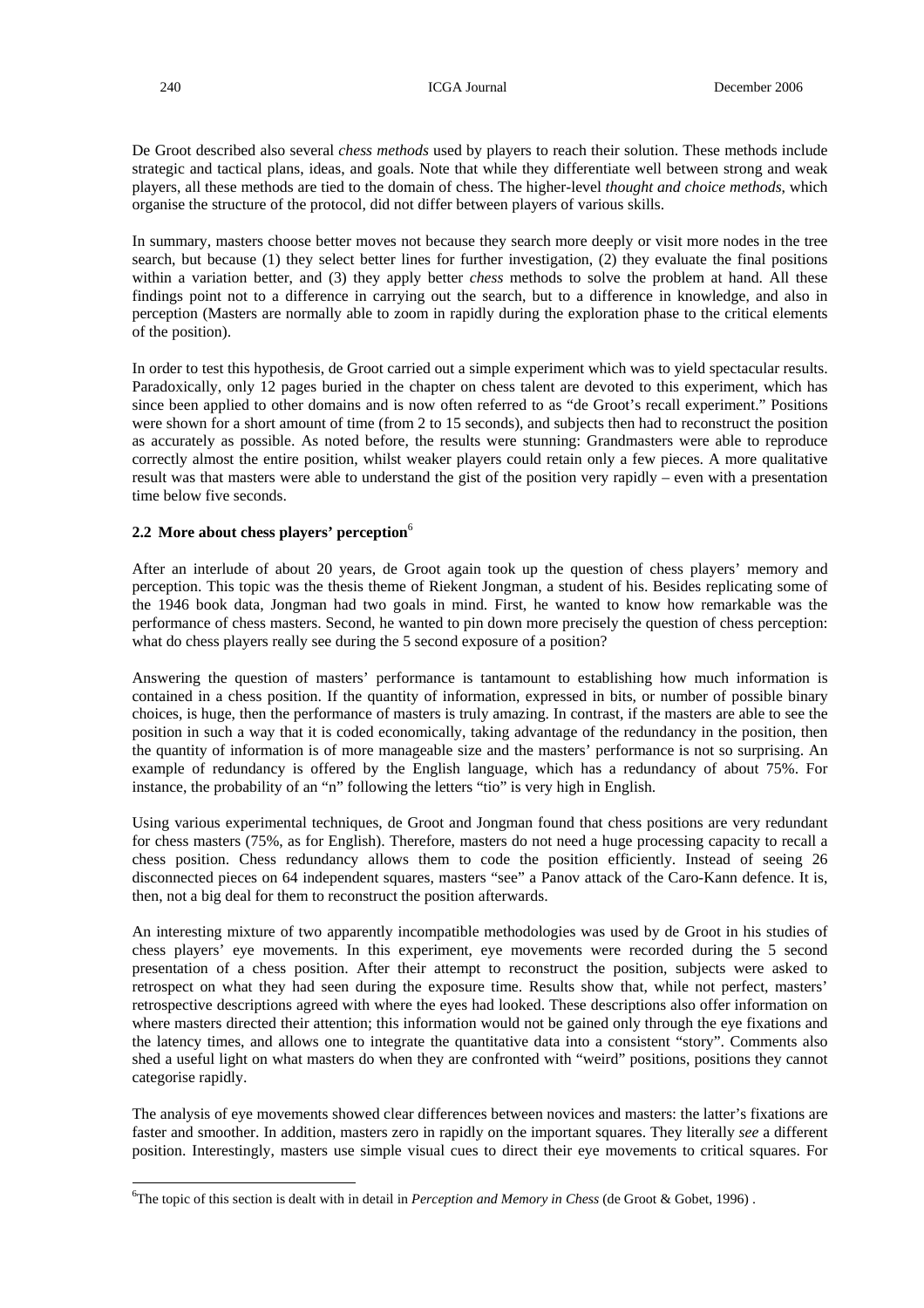example, a white Pawn that has entered Black's territory is a conspicuous visual property of a position, but is also almost always a valid cue to the chess meaning of the position.



Diagram 1 depicts a middle-game position; in Figure 1 we see the eye movements of a master (Figure 1a) and a Novice (Figure 1b) (presentation time of the position  $= 5$  seconds). Note that the master performs more fixations and that he covers more squares than the Novice. Note also that the master rapidly directed his attention to the white Kingside, characterised by the presence of an advanced and conspicuous black Pawn.

**Diagram 1**: A complex middle-game position.



**Figure 1a**: Eye fixations of a master. **Figure 1b**: Eye fixations of a novice.



Figure 1: Examples of eye fixations for a master (left) and for a novice (right). The large grey circle indicates the first fixation.

# **2.3 A non-standard approach**

De Groot's approach to psychology is complex. It is a subtle mixture of "hard" techniques, mathematical and statistical – do not forget that he was a professor of methodology for over 20 years – and of "softer" approaches, such as interpretative analysis of verbal protocols. In this case, the psychologist tries to understand the subjects' behaviour at several levels, some of which are not accessible through sheer quantitative techniques. His work on chess, starting with his thesis, offers a good example of the concomitant application of these two approaches.

A brief glimpse at the history of psychology may be useful to situate de Groot's approach. At the turn of the century, Germany was the world centre of psychology. An important school was *introspectionism*, whose main sources of data were verbal protocols collected by subjects highly trained at inspecting their own mental states. Note that most tasks used by introspectionists were exceedingly simple (for example the pressing of a button when hearing a tone), and the yield of information had little to do with more complex processes of thought and decision making. This "atomism", however, was overcome step by step, mainly in Oswald Külpe's Würzburg group, from which later Otto Selz's Denkpsychologie ("Psychology of Thought") emerged. Selz's main research tool was systematic introspection in an experimental setting. The work of Selz inspired de Groot in his treatment of chess thought. De Groot met Selz in person as late as 1938, when Selz landed in Amsterdam as a refugee from Nazi-Germany.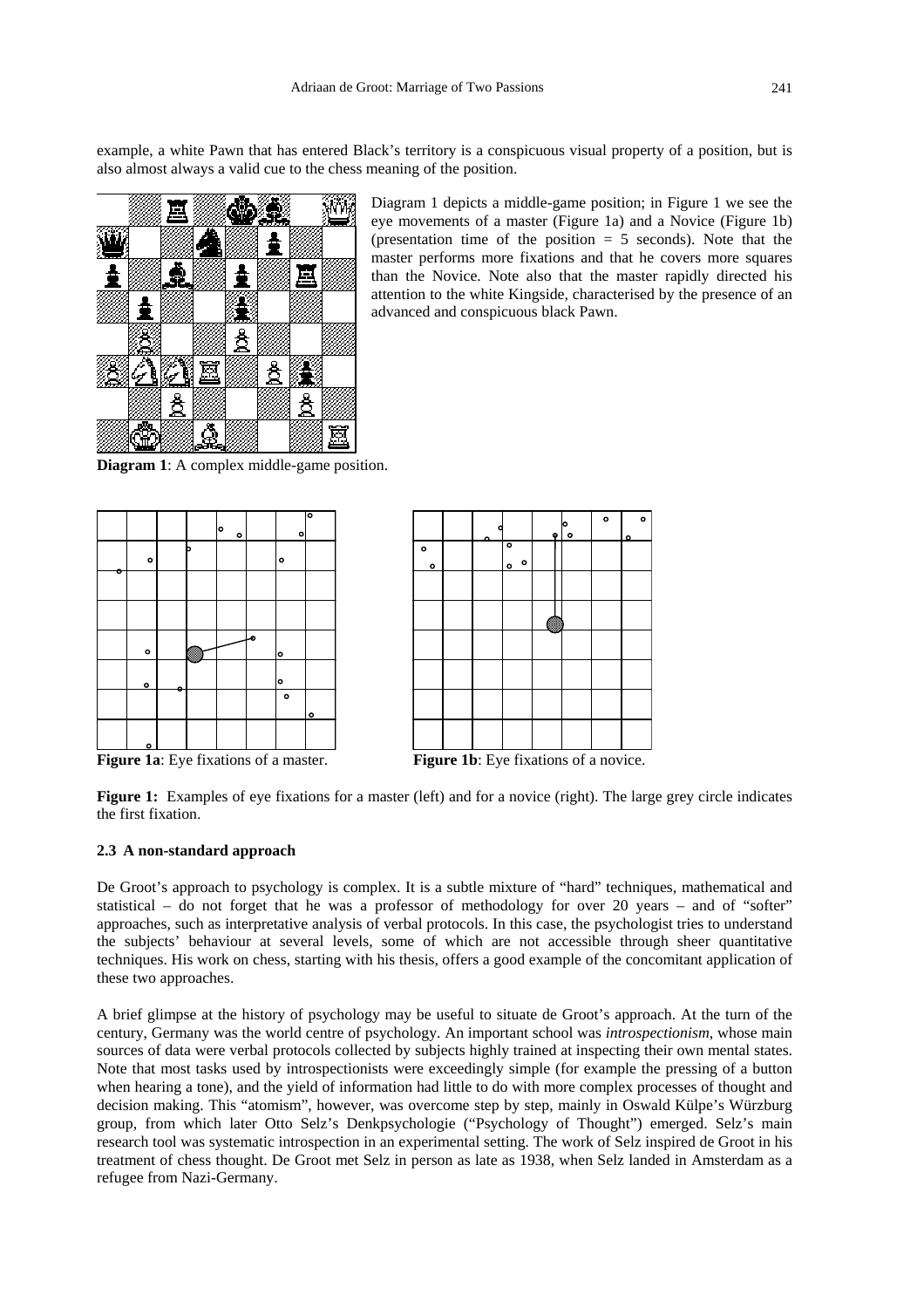In the United States, the early twenties saw a violent reaction to these schools with the Behaviourism movement. One of its tenets was that anything that could not be observed or measured had no place in scientific psychology. Exit then introspection. Some of the favourite domains of study of Denkpsychologie, such as problem solving, almost completely disappeared from the American universities, where emphasis was given to research on learning and to the study of very simple tasks (such as the memory for nonsense syllables or the learning by rats in mazes) that were amenable to clear-cut experimental manipulations. It was not until the late fifties that a counter-revolution was launched by the so-called cognitive psychology movement, which emphasised that non-observable concepts may also be stated scientifically (think, for example, of the concept of gravity in physics) and deplored the lack of relevance of most work done by behaviourists. This brand of cognitive psychology still dominates psychology nowadays.

The approach taken by de Groot in his thesis and his later work on chess is a typical example of Selzian Denkpsychologie. At the theoretical level, the claim is that the thought process may be seen as a chain of mental operations carried out by the subject. Each operation occurs as a consequence both of the problem at hand and of the results of the previous operation. According to Selz, thinking is made possible not by the recognition of previously learnt associations, but by the application of solving methods that may be applied to different types of problems. At the empirical level, verbal protocols are used to support or invalidate the theory. In addition to such a Selzian methodology, de Groot has used, already in his thesis, quantitative data analysis to corroborate his theoretical claims. It is in this mixture of two approaches – at first sight incompatible – where the originality of his work resides.

Criticisms have been levelled against introspectionism and protocol analysis, focusing mainly on the subjectivity and rationalisation present in such data. To these, de Groot replied that a psychology discipline that does not ask subjects about what they (think they) are doing misses something very important, as they are the best experts of their own mental life. In his opinion, data gathered from protocols can be used as any other data to test theories. Many "hard science" theories in psychology – behaviouristic theories first – would not pass this test: they are too much at variance with what the subject reports to have done. Nowadays, the "official" cognitive psychology has accepted the use of concurrent protocols, but not of retrospective protocols, nor introspection.

A rapid perusal of the more recent literature on chess psychology (see Gobet, 1998; Gobet, de Voogt, & Restchizki, 2004) shows that experimenters are interested mainly in quantitative results (e.g., percentage of pieces correctly replaced, number of errors in a recall task; number of moves analysed, depth of search in a problem solving task), but that very few of them bother to ask subjects to comment on their own performance and to describe, for example, the strategies they use. In addition, most researchers have accepted the theoretical proposal of Chase and Simon (1973) that masters perceive chess positions not as a *Gestalt* but as "chunks of pieces". From this perspective, the success of *Thought and Choice in Chess* is somewhat paradoxical. Current psychology has retained from this study mainly the quantitative results, results that de Groot used only to *illustrate* his theory of thinking. Interestingly, none of the researchers of chess psychology gave much credit to de Groot's painstaking description of chess players' thinking. It is true that *Thought and Choice in Chess* was written in a tradition which in America had been wiped out by Behaviourism, in Europe slowly faded during the second quarter of the century, and has since fallen into oblivion. In the later phases of his life, De Groot pointedly reminded us that scientific psychology has much to gain by employing some of the "soft" techniques advocated by the *Denkpsychologie* approach.

History may prove de Groot correct after all. In the last two decades, there has been a renewal of interest in more qualitative ways of analysing chess data. There has been a revival of interest, too, in "higher descriptions" and of "global descriptions" of positions, besides the more detailed descriptions at the chunk level. Obviously, this is the level you get when you ask experts to speak about their field of expertise. And this is the level of analysis de Groot emphasised in *Thought and Choice in Chess.* 

## **3. Acknowledgements**

My warm thanks to Professor A. D. de Groot for giving me at an earlier date access to some of his archives and for the enlightening discussions. I would also like to thank Professor George Baylor, Dr. Peter Lane, and Professor Jaap van den Herik for cooperation.